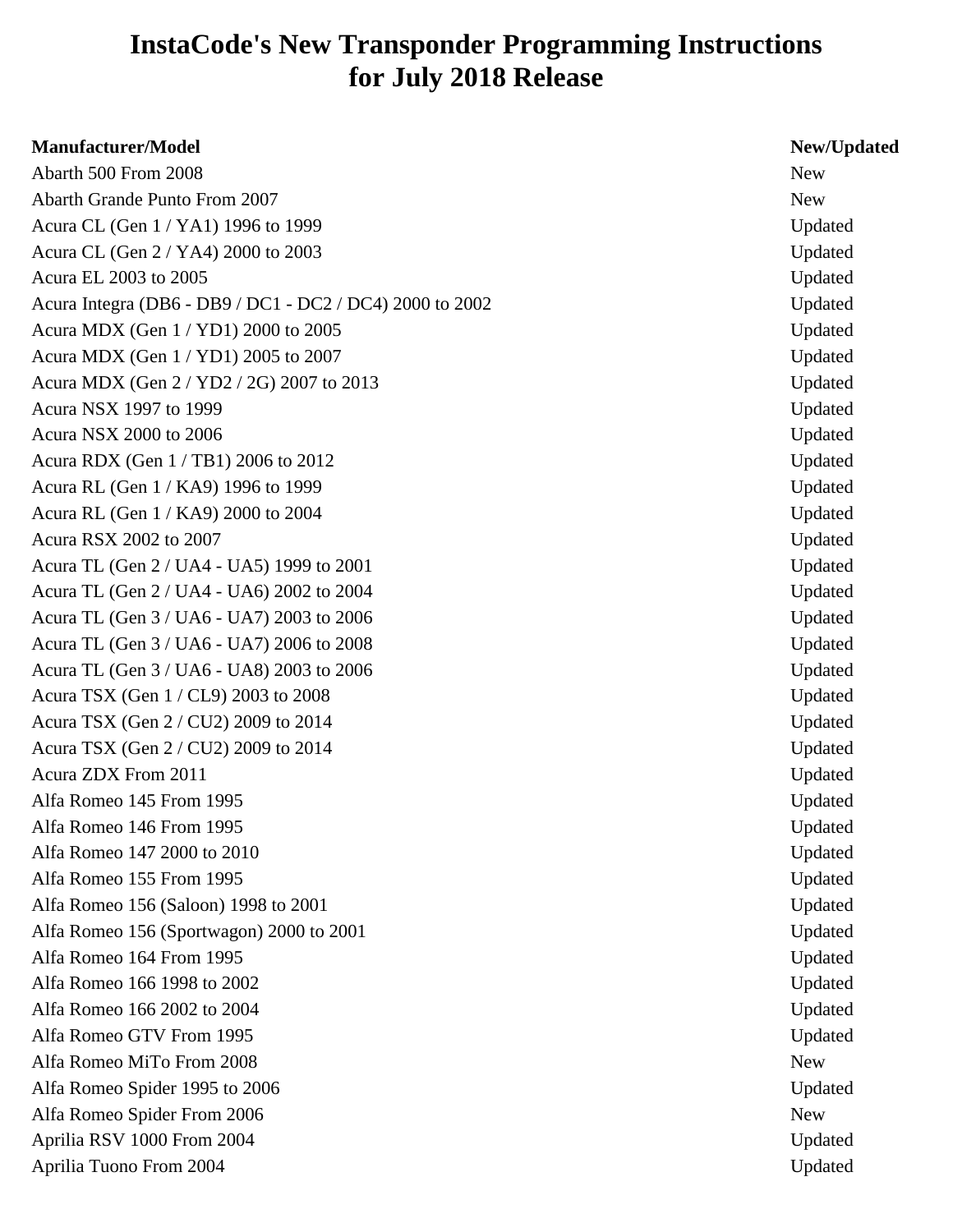Audi A5 From 2008 Updated Audi A6 (4F) 2004 to 2011 Updated Audi A6 Allroad Quattro (C6 / 4F) From 2006 New Audi A7 From 2011 New Audi Q5 From 2008 Updated Audi Q7 (4L) 2006 to 2011 Updated Audi S5 (Typ 8T - Cabriolet (8F7)) From 2009 Updated Audi S5 (Typ 8T - Coupe (8T3)) From 2007 Updated Audi S5 (Typ 8T - Sportback (8TA)) From 2009 Updated Audi S6 (4F) 2004 to 2011 Updated Audi S8 (D3 / Typ 4E) 2006 to 2010 BMW 520 (E60 / E61) From 2003 Updated BMW 523 (E60 / E61) From 2005 Updated BMW 525 (E60 / E61) From 2003 Updated BMW 530 (E60 / E61) 2007 to 2010 Updated BMW 530 (E60 / E61) From 2003 Updated BMW 535 (E60 / E61) 2005 to 2007 Updated BMW 730 (E65 / E66) 2002 to 2008 Updated BMW 735 (E65 / E66) 2002 to 2008 Updated BMW 740 (E65 / E66) 2002 to 2008 Updated BMW 745 (E65 / E66) 2002 to 2008 Updated BMW 750 (E65 / E66) 2002 to 2008 Updated BMW 760 (E65 / E66) 2002 to 2008 Updated Chevrolet Epica 2004 to 2007 New Chevrolet Leganza (V200 - 2.0L) 2002 to 2008 New Chevrolet Magnus (V200) 2004 to 2008 New  $Chrysler 200 2010 to 2014$  New Chrysler 300C 2008 to 2010 New Chrysler Aspen 2006 to 2009 New Chrysler Pacifica (Gen  $1 / CS$ ) 2003 to 2008 Chrysler Sebring (Gen 3 / JS - 4dr Sedan) 2006 to 2011 Chrysler Sebring (Gen 3 / JS - Convertible) 2007 to 2011 Chrysler Stratus 2dr Coupe From 2001 New Citroen C4 2005 to 2010 New Citroen C5 New Citroen C6 New Citroen DS3 New Citroen DS4 New Citroen Jumper From 2006 New Daewoo Espero 1995 to 1997 Updated Daewoo Espero From 1998 Updated Daewoo Lanos From 2002 New Section 2002 Daewoo Leganza (V100 - 2.0L) 1997 to 2000 Daewoo Leganza (V100 - 2.0L) 2000 to 2002 Mew Daewoo Leganza (V100 - 2.2L) 2002 to 2004 Mew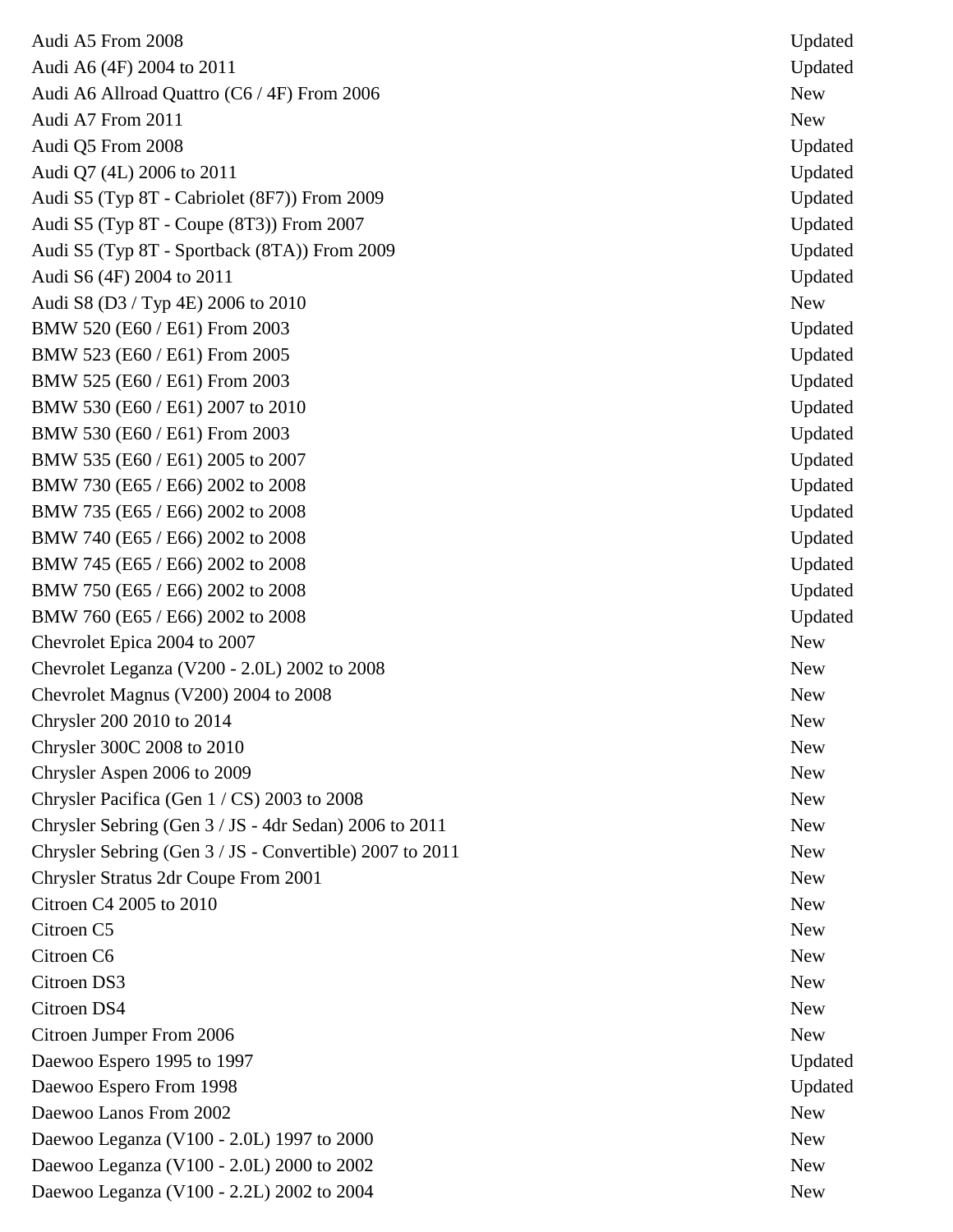Daewoo Leganza (V200 - 2.0L) 2002 to 2008 New Daewoo Leganza (V200 - 2.2L) 2004 to 2008 New Daewoo Magnus (V200) 2002 to 2008 New Daewoo Magnus (V200) 2004 to 2008 New Daewoo Nubira (J150) 2002 to 2008 Updated Daewoo Tosca From 2007 New Daewoo Winstorm 2007 to 2011 New Daihatsu Boon (Gen 1) 2004 to 2010 Updated Daihatsu Charade (Gen 4 / G200) 1998 to 2002 Updated Daihatsu Copen From 2002 Updated Daihatsu Cuore 1998 to 2006 Updated Daihatsu Feroza 1997 to 1998 Updated Daihatsu Fourtrak 1997 to 2000 New New York 1997 to 2000 Daihatsu Gran Move New Daihatsu Move 1997 to 2002 Updated Daihatsu Terios 1997 to 2000 Updated Daihatsu Terios 2000 to 2005 Updated Dodge Caliber 2009 to 2012 New Dodge Charger 2005 to 2007 Updated Dodge Dakota 2004 to 2007 Updated Dodge Dakota 2008 to 2012 Updated Dodge Durango 2004 to 2006 Updated Dodge Durango 2007 to 2009 Updated Dodge Magnum 2005 to 2006 Updated Dodge Magnum 2006 to 2008 Updated Dodge Nitro 2007 to 2009 Updated Updated 2007 Updated 2007 Updated 2007 Updated 2007 Updated 2009 Updated 2009 Dodge Nitro 2009 to 2012 Dodge Promaster From 2013 New Dodge Ram Pickup (2500) 2008 to 2010 Updated Dodge Ram Pickup (3500) 2008 to 2010 Updated Updated Dodge Ram Pickup 2006 to 2008 New Dodge Stratus (Coupe) 2003 to 2006 New Fiat 500 From 2007 New Fiat Barchetta From 1995 Updated Fiat Brava 1995 to 1996 Updated Fiat Brava From 1997 Updated Fiat Bravo 1995 to 1996 Updated Fiat Bravo 1997 to 2001 Updated Fiat Bravo From 2007 New Fiat Cinquecento 1995 to 1997 Updated Fiat Cinquecento From 1997 Updated Fiat Coupe From 1995 Updated Fiat Croma 1995 to 1997 Updated Fiat Ducato 1996 to 2001 Updated Fiat Ducato From 2010 New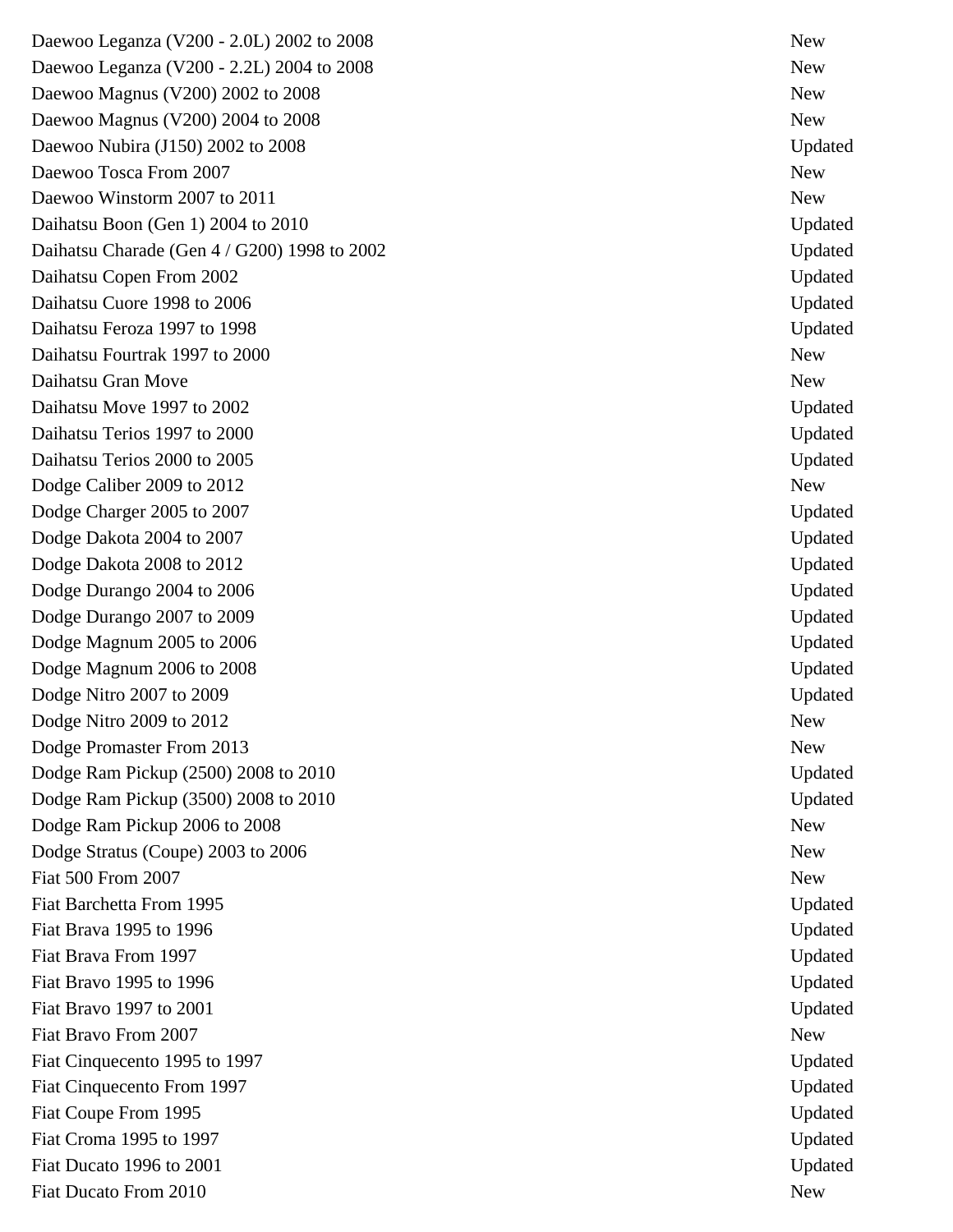Fiat Fiorino 1995 to 2002 Updated Fiat Fiorino From 2006 New Service Services and the Services of the New Service Services and New Services of the New Services of the New Services of the New Services of the New Services of the New Services of the New Servi Fiat Grande Punto 2005 to 2009 New Service Structure Punto 2005 New New Service Structure Punto 2005 New New New Fiat Marea From 1996 Updated Fiat Marengo From 1996 Updated Fiat Nuova 500 From 2007 New New York 1988 New York 1988 New York 1988 New York 1988 New York 1988 New York 19 Fiat Palio 1996 to 2001 Updated Fiat Panda 1995 to 2002 Updated Services and Services and Services and Services and Services and Updated Updated Services and Updated Services and Updated Services and Updated Services and Updated Services and Updated Serv Fiat Punto 1993 to 2005 Updated **Updated** Fiat Punto 2005 to 2008 Fiat Seicento 1995 to 1996 Updated Fiat Seicento 1997 to 2000 Updated Fiat Tempra 1995 to 1998 Updated Ford Contour (Duratec 25 V6) 1997 to 1997 Updated Ford Contour (Duratec 25 V6) 1998 to 2000 Updated Ford Crown Victoria 2005 to 2006 Updated Ford Escape (Aus) 2001 to 2004 New Ford Escape (Aus) 2005 to 2007 New Ford Expedition (Gen 1 / UN93) 1997 to 1998 Updated Ford Mustang (Gen 4) 1996 to 1996 Updated Ford Taurus (Gen 3) 1996 to 1997 Updated Ford C-Max 2003 to 2010 Updated Ford C-Max From 2010 Updated Ford Cougar 1997 to 1997 **Updated** Ford Cougar 1998 to 2002 Updated Ford Courier (Aus - PG) 2002 to 2004 Updated Ford Courier (Aus - PH) 2004 to 2006 Updated Ford Courier (Euro) 1995 to 1997 Updated Ford Courier (Euro) 1998 to 2002 Updated Ford Crown Victoria 1998 to 2003 Updated Ford Crown Victoria 2003 to 2004 Updated Ford Crown Victoria 2007 to 2012 Updated Ford Escape (Aus) 2005 to 2007 Updated Ford Escape (Aus) 2007 to 2012 Updated Ford Escape (USA) 2001 to 2004 Updated Ford Escape (USA) 2005 to 2007 Updated by the state of the Updated Updated Updated Updated by Updated Updated by Updated Updated Updated by Updated Updated by Updated by Updated Security 1.1 and 1.1 and 1.1 and 1.1 and 1.1 Ford Escape (USA) 2007 to 2012 Updated Ford Escort (Euro - MK6) 1995 to 1997 Updated Ford Escort (Euro - MK6) 1997 to 2000 Updated Ford Escort (Euro - Van - Mk6) 1995 to 1997 Updated Ford Escort (Euro - Van - Mk6) 1997 to 2000 Updated Ford Excursion 2000 to 2006 Updated Ford Expedition (Gen 2 / U222) 2003 to 2004 Updated Ford Expedition (Gen 2 / U222) 2004 to 2006 Updated Ford Expedition (Gen 3 / U324) 2007 to 2008 Updated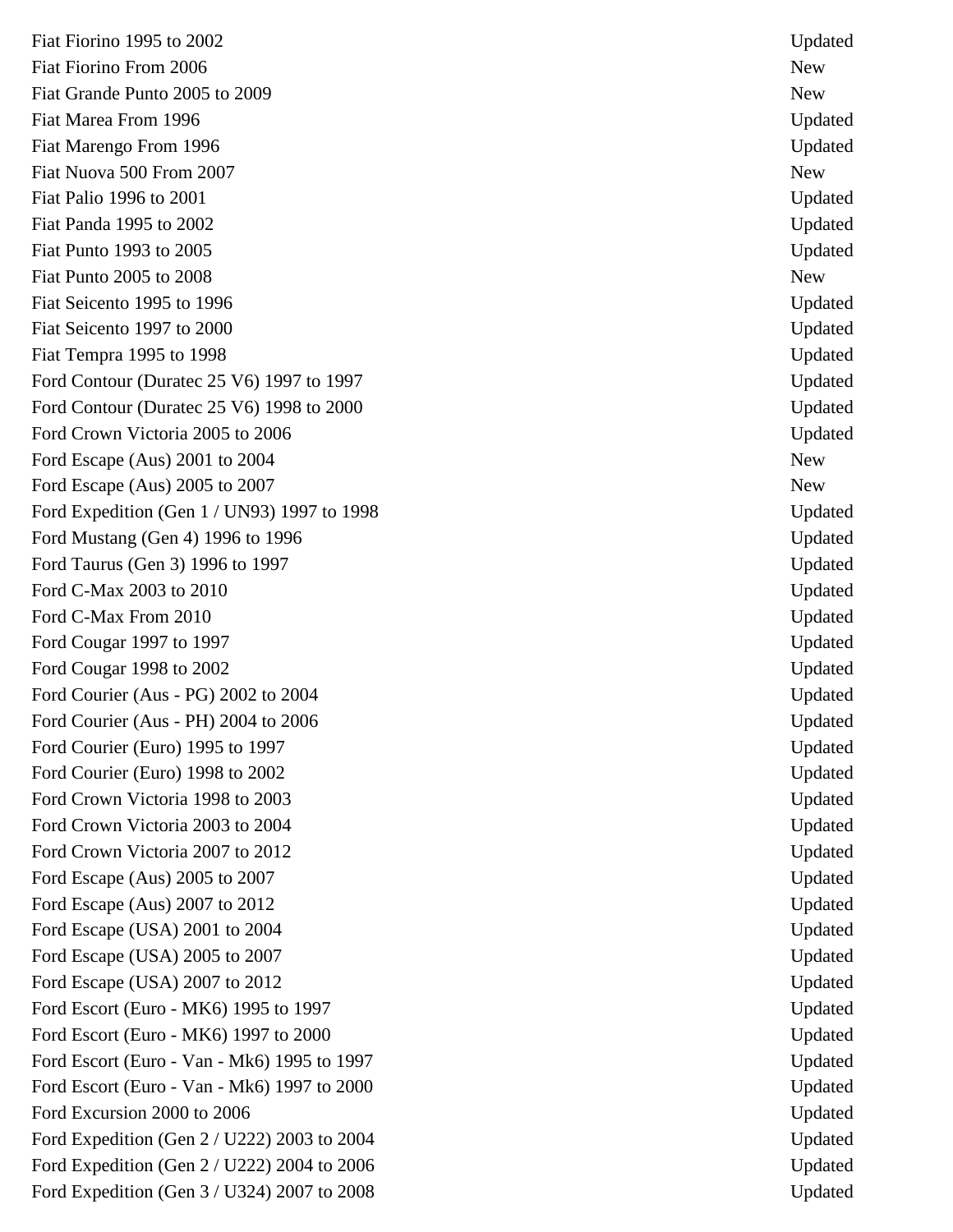Ford Explorer (Gen 1 / UN93) 1999 to 2002 Updated Ford Explorer (Gen 2) 1998 to 1999 Updated Ford Explorer (Gen 2) 2000 to 2001 Updated Ford Explorer (Gen 3 - UT / UX) 2001 to 2003 Updated Ford Explorer (Gen 3 - UZ) 2003 to 2007 Updated Ford Explorer (Gen 3 / U152) 2001 to 2005 Updated Ford Explorer (Gen 3 / U324) 2009 to 2010 Updated Ford Explorer (Gen 4 - U251) 2005 to 2010 Updated Ford Explorer Sport Trac (Gen 1) 2000 to 2001 Updated Ford Explorer Sport Trac (Gen 1) 2001 to 2005 Updated Ford F-150 1999 to 2003 Updated Ford F-250 1999 to 2003 Updated Ford F-350 1999 to 2007 Updated Ford F-450 1999 to 2007 Updated Ford Falcon (AUII / AU2) 2000 to 2002 Updated Ford Falcon (AUIII / AU3) 2002 to 2002 Updated Updated Ford Falcon (BA) 2002 to 2005 Updated Ford Falcon (BF) 2005 to 2008 Updated Ford Fiesta (Mk4) 1995 to 1999 Updated Ford Fiesta (Mk4) 1999 to 2002 Updated Ford Fiesta (MK5 (WP)) 2002 to 2006 Updated Ford Fiesta (MK5 (WQ)) 2006 to 2008 New Ford Fiesta (MK6 (WS)) 2008 to 2010 New Ford Fiesta (MK6 (WT)) 2010 to 2013 Ford Flex (Gen 1 - D471) 2008 to 2012 New Ford Focus (Aus / Euro - LS) 2005 to 2007 Updated Ford Focus (Aus / Euro - LT) 2007 to 2009 New Ford Focus (Aus / Euro - LV I) 2009 to 2010 Ford Focus (USA - Gen 1 - 2.0L) 1999 to 2004 Updated Ford Focus (USA - Gen 1) 2006 to 2007 Updated Ford Focus (USA - Gen 2) 2007 to 2011 Updated Ford Freestar 2004 to 2007 Updated Ford Fusion (Euro) 2002 to 2012 Updated Ford Fusion (USA -Gen 1) 2006 to 2009 New Ford GT 2005 to 2007 Updated Ford KA 1996 to 1997 Updated and the Updated Security and the Updated Security and Updated Security and Updated Security and Updated Security and Updated Security and Updated Security and Updated Security and Updated Secur Ford KA 1997 to 2002 Updated Ford KA 2002 to 2008 Updated Ford Mondeo (Mk1 - HB) 1995 to 1996 Updated Ford Mondeo (Mk2 - HC) 1996 to 1999 Updated Ford Mondeo (Mk2 - HD) 1997 to 2000 Ford Mondeo (Mk2 - HE) 1999 to 2001 Updated Ford Mondeo (Mk4 - MA) 2007 to 2009 New Ford Mondeo (Mk4 - MB) 2009 to 2011 New Ford Mustang (Gen 4 - SVT Cobra) 1998 to 1998 Updated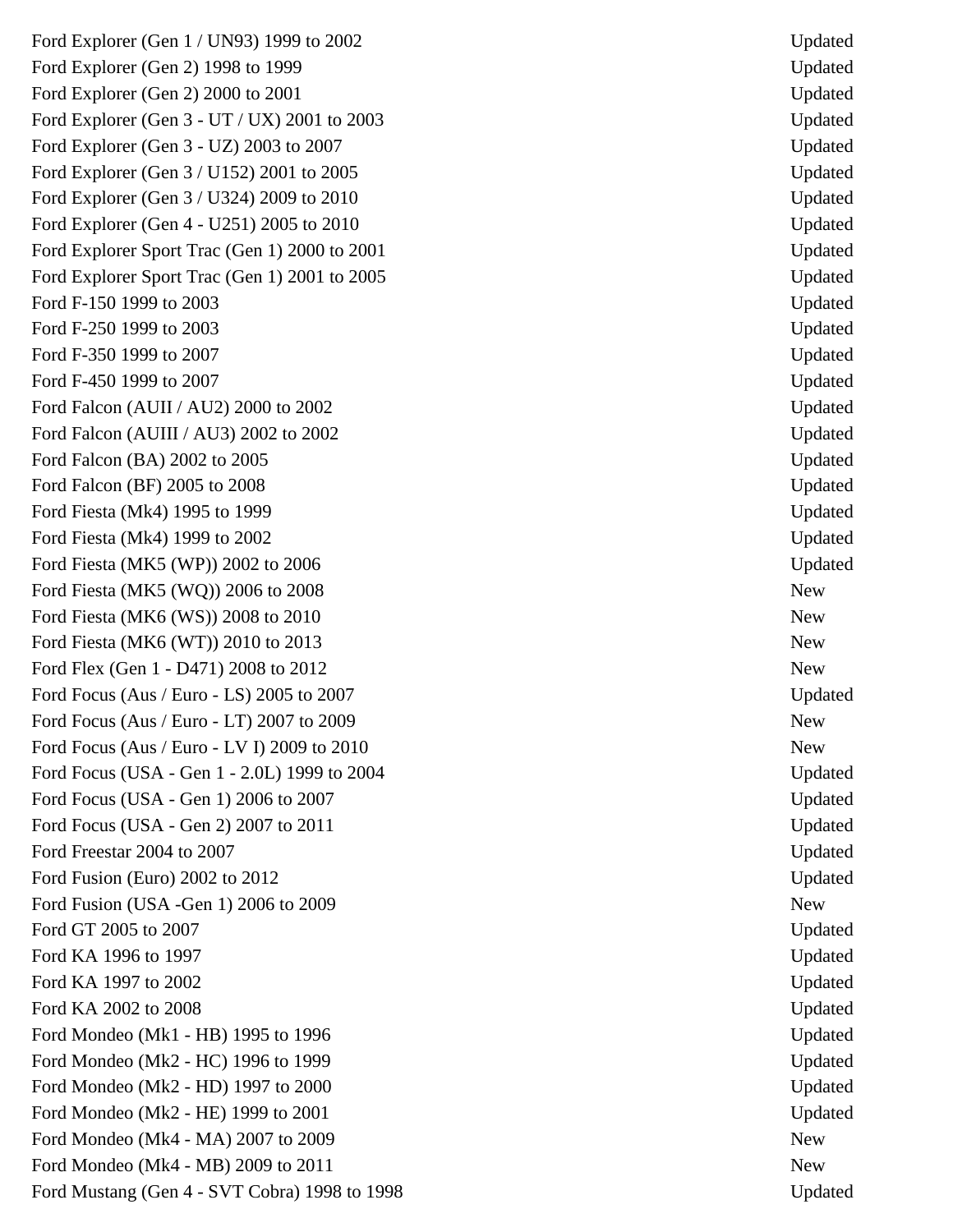Ford Mustang (Gen 4) 1998 to 1998 Updated Updated Ford Mustang (Gen 4) 1999 to 2004 Updated Ford Probe (Aus - Gen 2 / SU) 1996 to 1997 New Ford Probe (Aus - Gen 2 / SV) 1997 to 1998 New Ford Probe (Euro) 1996 to 1998 New Ford Probe (USA - Gen 2) 1996 to 1998 New Ford Ranger (Aus - PJ) 2006 to 2009 Updated Ford Ranger (Aus - PJ) 2006 to 2009 Updated Updated Updated Updated Updated Updated Updated Updated Updated Updated Updated Updated Updated Updated Updated Updated Updated Updated Updated Updated Updated Updated Updated Up Ford Ranger (Aus - PK) 2009 to 2011 New Ford Ranger (Euro) 2006 to 2009 New Ford Ranger (USA - Gen 4 - Cologne V6) 1998 to 2001 Updated Ford Ranger (USA - Gen 4 - Cologne V6) 2001 to 2007 Updated Ford Ranger (USA - Gen 4 - Cologne V6) 2007 to 2010 Updated Ford Ranger (USA - Gen 4 - Vulcan V6) 1998 to 2001 Updated Ford Ranger (USA - Gen 4 - Vulcan V6) 2001 to 2007 Updated Ford Scorpio 1994 to 1997 The Scorpio 1994 to 1997 Ford Taurus (Gen 3) 1998 to 1999 Updated Ford Taurus (Gen 4) 2000 to 2003 Updated Ford Taurus (Gen 4) 2004 to 2007 Updated Ford Taurus (Gen 5) 2008 to 2009 Updated Ford Territory (SX) 2004 to 2005 Updated Ford Territory (SY) From 2005 New Ford Thunderbird (Gen 11) 2001 to 2001 Updated Updated Updated Updated Updated Updated Updated Updated Updated Updated Updated Updated Updated Updated Updated Updated Updated Updated Updated Updated Updated Updated Updated Ford Thunderbird (Gen 11) 2003 to 2005 Updated Ford Transit 1994 to 1997 The Updated Updated Services and Transit 1994 to 1997 Ford Transit 2007 to 2012 New Ford Transit Connect 2010 to 2013 Ford Tribute 2001 to 2003 Updated 2001 Updated Ford Windstar (Gen 2) 1999 to 2000 Updated Ford Windstar (Gen 2) 2001 to 2003 Updated Holden Epica (Diesel) 2008 to 2011 New Holden Epica (Petrol) 2007 to 2011 New Honda Accord (Gen 6 / J30A1 / CG1 - CG6 / CF3 - CF5 / CL2 / CL3) 2000 to 2003 Updated Honda Aerodeck 1998 to 1999 New Service and Service and Service and Service and Service and Service and Service and Service and Service and Service and Service and Service and Service and Service and Service and Service an Honda Civic (Gen 6 / VIN : SHH...5/6..........) 2001 to 2002 Updated Honda Civic (Gen 6 / VIN: SHH...1/2/3/4............) 2001 to 2002 Updated Honda Civic (Gen 6 / VIN: ... ... 1/2/3/4... ... .......) 1996 to 1998 Updated Honda Civic (Gen 6 / VIN: ... ... 1/2/3/4... ... ........) 1999 to 2000 Updated Honda Civic (Gen 6 / VIN:……1/2/3/4………..) 2001 to 2002 Updated Honda Civic (Gen 6 / VIN: ... ... 5/6... ... .......) 1996 to 1998 Updated Honda Civic (Gen 6 / VIN: ... ... 5/6…..........) 1999 to 2000 Honda Civic (Gen 6 / VIN:……5/6………..) 2001 to 2002 Updated Honda Civic (Gen  $7 / EU / ES / EP / EM$ ) 2002 to 2006 Updated Honda CL From 1999 Updated Honda CRV (Gen 1 / RD1-RD3 - B20B) 1997 to 1999 Updated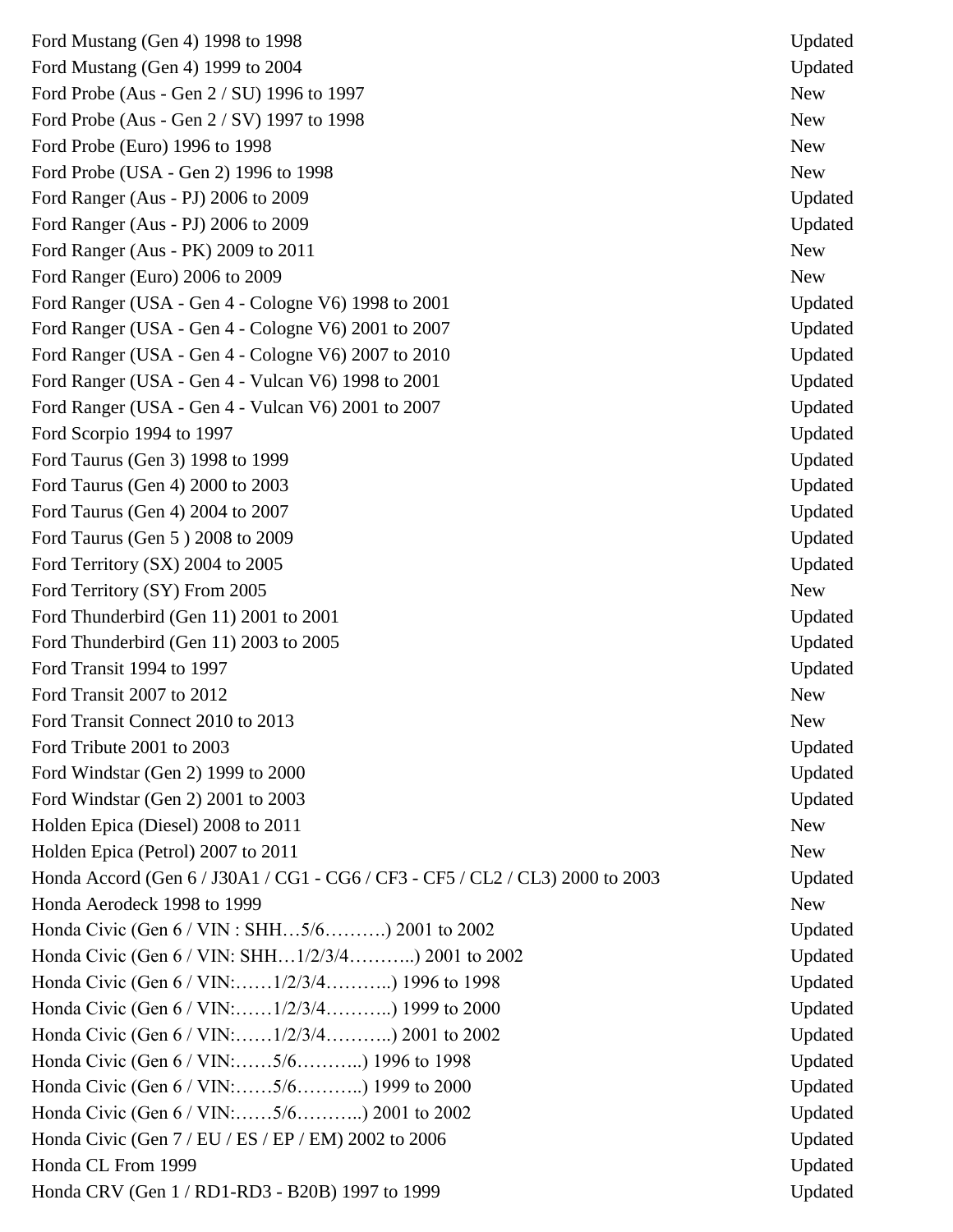Honda CRV (Gen 1 / RD1-RD3 - B20B) 1999 to 2001 Honda CRV (Gen 2 / RD / VIUN: JHL) 2002 to 2006 Updated Honda Element 2003 to 2006 Updated Updated Updated Updated Updated Updated Updated Updated Updated Updated Updated Updated Updated Updated Updated Updated Updated Updated Updated Updated Updated Updated Updated Updated Upd Honda HRV (Gen 1) 1999 to 2005 Updated Honda HRV (Gen 1) 2005 to 2006 Updated Honda Insight (Gen  $1 / ZE1$ ) 2000 to 2006 Updated Honda Integra 2000 to 2004 Updated Honda Legend (Gen 3 - KA9) 1997 to 1999 Mew Honda Legend (Gen 3 - KA9) 2000 to 2004 New Honda Odyssey (RA6 - RA9) 1999 to 2003 Updated Honda Odyssey (RL1) 1998 to 2002 Updated Honda Pilot (Gen 1 - YF1 / YF2) 2003 to 2005 Updated Honda Prelude (Gen 5 / BB5-BB9) 1997 to 1999 Updated Honda Prelude (Gen 5 / BB5-BB9) 2000 to 2002 Updated Honda Prelude (Gen 5 / BB6 - H22A4) 1996 to 1999 Updated Honda Prelude (Gen 5 / BB6 - H22A4) 1999 to 2002 Updated Honda S2000 (AP1) 1999 to 2003 Updated Honda S2000 (AP2 / VIN: ……….S……) 2004 to 2005 Updated Honda Shuttle 1995 to 1998 New Honda Shuttle 1999 to 2000 Honda Stream (RN1 - RN5) 2003 to 2007 Honda TL From 1999 Updated Jaguar S -Type 1999 to 2002 Updated Kawasaki Ninja (ZX-10R) From 2004 New Kawasaki Ninja (ZX -6R) From 2006 New Kawasaki Watercraft (Ultra) From 2015 New Kawasaki Z (1000) From 2004 New Kawasaki Z (750S) From 2006 New Service Services and Services and Services and New New New New New New New New Kawasaki ZZR (1400) From 2007 New Kia Amanti (Gen 1) 2003 to 2006 Updated Updated Updated Updated Updated Updated Updated Updated Updated Updated Updated Updated Updated Updated Updated Updated Updated Updated Updated Updated Updated Updated Updated Update Kia Amanti 2007 to 2010 New Service States and the United States of New Service States and New Service States and New Service States and New Service States and New Service States and New Service States and New Service Stat Kia Carens 2000 to 2006 New Search 2000 to 2006 Kia Carnival 2000 to 2002 New Service States and the United States of the New Service States and the New Service States and the New Service States and the New Service States and the New Service States and the New Service S Kia Carnival 2002 to 2005 New Service and the United States of the New Service and Service and Service and Service and Service and Service and Service and Service and Service and Service and Service and Service and Service Kia Cerato (LD) 2004 to 2008 New Service and the service of the service service service service  $\mathbb{N}_{\mathbb{C}}$ Kia Cerato (TD) 2009 to 2013 New Kia Cerato (YD) From 2013 New Service Service Service Service Service Service Service Service Service Service Service Service Service Service Service Service Service Service Service Service Service Service Service Service Kia Clarus From 1998 New Kia Credos 1999 to 2001 New Kia Joice From 2000 New Kia Magentis (Gen  $1 / MS$ ) 2000 to 2006 Kia Magentis (Gen  $2 / MG$ ) 2006 to 2009 New Kia Mentor 1998 to 2000 New New York 1998 to 2000 Kia Mentor 2000 to 2005 New Search 2000 to 2005 Kia Opirus (Gen 1) 2003 to 2006 Updated

Updated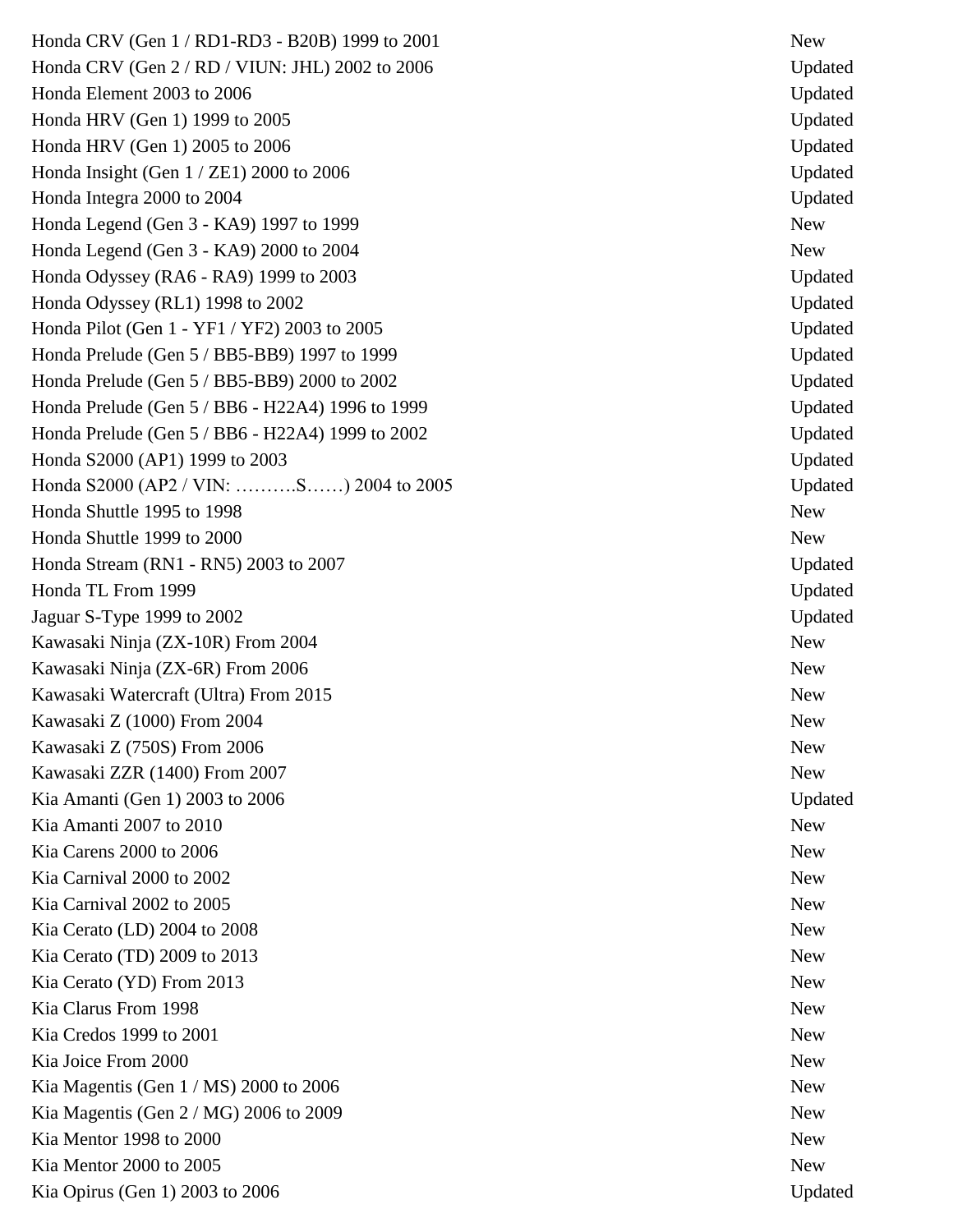Kia Opirus 2007 to 2010 New Kia Optima (MG) 2006 to 2010 New Kia Optima (MS) 2000 to 2006 New Kia Pride From 1999 New New Accounts and the set of the set of the set of the set of the set of the set of the set of the set of the set of the set of the set of the set of the set of the set of the set of the set of the s Kia Rio (DC) 2001 to 2005 New Kia Rio (JB) 2006 to 2009 Updated Services and Services and Services and Services and Services and Updated Updated Services and Updated Services and Updated Services and Updated Services and Updated Services and Updated Se Kia Rio (JB) 2010 to 2011 Updated Kia Rio (JB) 2010 to 2012 Updated Updated Updated Updated Updated Updated Updated Updated Updated Updated Updated Updated Updated Updated Updated Updated Updated Updated Updated Updated Updated Updated Updated Updated Upda Kia Rio Cinco (DC) 2001 to 2005 New Kia Rio CX-V (DC) 2001 to 2005 New Kia Rio5 (JB) 2006 to 2009 Updated Kia Rio5 (JB) 2010 to 2012 Updated Kia Rondo (Gen 1 / RS) 2000 to 2001 New Kia Rondo (Gen  $1 / RS$ ) 2001 to 2006  $\mu$ Kia Rondo7 (Gen  $1 / RS$ ) 2000 to 2001 Kia Rondo7 (Gen  $1 / RS$ ) 2001 to 2006 New Kia Sedona 2002 to 2005 New Search and the Search of the Search and the New Search of the New Search of the New Search of the New Search of the New Search of the New Search of the New Search of the New Search of the New Se Kia Sedona 2005 to 2012 New Sedona 2005 to 2012 Kia Sephia 2002 to 2005 New Separation and the separation of the separation of the New Separation of the New Separation of the New Separation of the New Separation of the New Separation of the New Separation of the New Sep Kia Shuma 1998 to 2000 New Kia Shuma From 2000 New South Assembly to the contract of the state of the state of the state of the state of the state of the state of the state of the state of the state of the state of the state of the state of the stat Kia Sorento 2002 to 2006 New Kia Spectra 2000 to 2003 New Kia Spectra 2004 to 2007 New Kia Sportage (Gen  $1 / JA$ ) 1998 to 1999  $New$ Kia Sportage (Gen  $1 / JA$ ) 1999 to 2001 Kia Sportage (Gen 1/JA) 2001 to 2005 Kia Sportage (Gen  $2 / JE / KM$ ) 2005 to 2010 Lancia Delta From 2008 New Lexus CT (200h / ZWA10l-AHXBBA) From 2010 <br>New Lexus ES (350 - GSV40) 2009 to 2012 Mew Lexus GS (300 - S190 / GRS190) 2006 to 2008 New Lexus GS (350 - S190 / GRS191) 2005 to 2007 Mew Lexus GS (350 - S190 / GRS191) 2007 to 2011 Mew Lexus GS (430 - S190 / UZS190) 2005 to 2008 Mew Lexus GS (450H - S190 / GWS191) 2006 to 2007 Lexus GS (450H - S190 / GWS191) 2008 to 2012 New Lexus GS (460 - URS190) 2008 to 2012 Mew Lexus HS (250h - ANF10) From 2009 New Lexus IS (220 - XE20 / ALE20) 2005 to 2008 Lexus IS (250 - XE20 / GSE20 / GSE25) 2005 to 2007 Lexus IS (250 - XE20 / GSE20 / GSE25) 2007 to 2013 Lexus IS (350 - XE20 / GSE21) 2005 to 2007 New Lexus IS (350 - XE20 / GSE21) 2006 to 2013 New Lexus IS (F - USE20) 2007 to 2013 New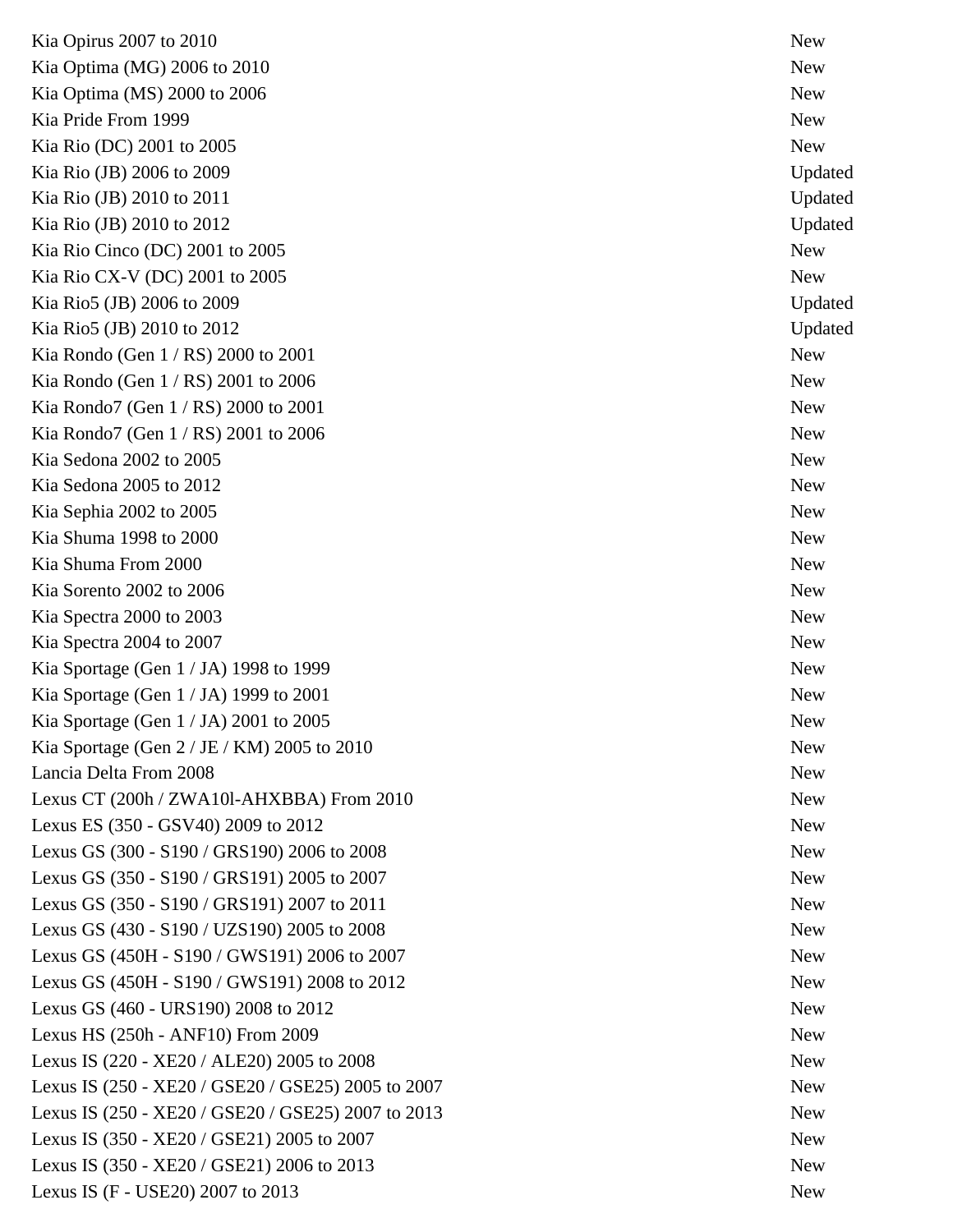Lexus LS (430 - XF30 / UCF30) 2004 to 2006 New Lexus LS (460 - XF40 / USF40 / USF41) 2006 to 2017 Lexus LS (600HL - XF40 / UVF45 / UVF46) 2009 to 2017 Lexus LX (570 - URJ200) From 2007 120 and 2007 Lexus RX (350 - XU30 - GSU30 / GSU35) 2010 to 2011 Lexus RX (400h - XU30 / MHU38) 2010 to 2010 Lexus RX  $(450h - GGL1 / GYL1)$  2010 to 2010 Lexus RX  $(450h - GGL1 / GYL1)$  From 2011 Lincoln Aviator 2003 to 2006 Updated Lincoln Blackwood 2002 to 2003 Updated Lincoln Continental 1998 to 2002 Updated  $\text{Lincoh}\, \text{LS}$  (V6) 1999 to 2002 New Lincoln LS (V6) 2003 to 2006 Updated  $\mu$  Lincoln LS (V8) 1999 to 2002  $\mu$ Lincoln LS (V8) 2003 to 2006 Updated Lincoln Navigator (Gen 1 / UN173) 1997 to 1998 Updated Lincoln Navigator (Gen 1 / UN173) 1999 to 2002 Updated Lincoln Navigator (Gen 2 / U228) 2003 to 2006 Updated Lincoln Navigator (Gen 3 / U326) 2006 to 2009 Updated Lincoln Navigator (Gen 3 / U326) 2009 to 2011 Updated Lincoln Town Car 1998 to 2002 Updated Lincoln Town Car 2003 to 2004 Updated Lincoln Town Car 2004 to 2010 Updated Lincoln Zephyr 2006 to 2009 Updated  $\text{Mazda } 2 \text{ (DY)} 2002 \text{ to } 2007$  $Mazda 2 (DE) 2007 to 2014$  New Mazda 3 (Gen  $1 / BK$ ) 2003 to 2009 Updated Mazda 3 (Gen 2 / BL) 2009 to 2013 Updated Mazda 5 2005 to 2010 Updated Mazda 5 From 2010 New New York 2010 Mazda 6 (Gen 1 / GG) 2002 to 2008 Updated Mazda 6 (Gen 2 / GH) 2007 to 2012 Updated Mazda 8 From 2005 New Mazda B Series Pickup (USA) From 2001 Updated Mazda B2300 1996 to 2001 Updated Mazda B2300 2001 to 2004 Updated Mazda B2500 1996 to 2001 Updated Mazda B2500 From 2001 Updated Mazda B3000 1996 to 2001 Updated Mazda B3000 2001 to 2004 Updated Mazda B4000 1996 to 2001 Updated Mazda B4000 2001 to 2004 Updated Mazda BT-50 2006 to 2009 New Mazda BT-50 From 2011 New Mazda Demio (DE) From 2007 New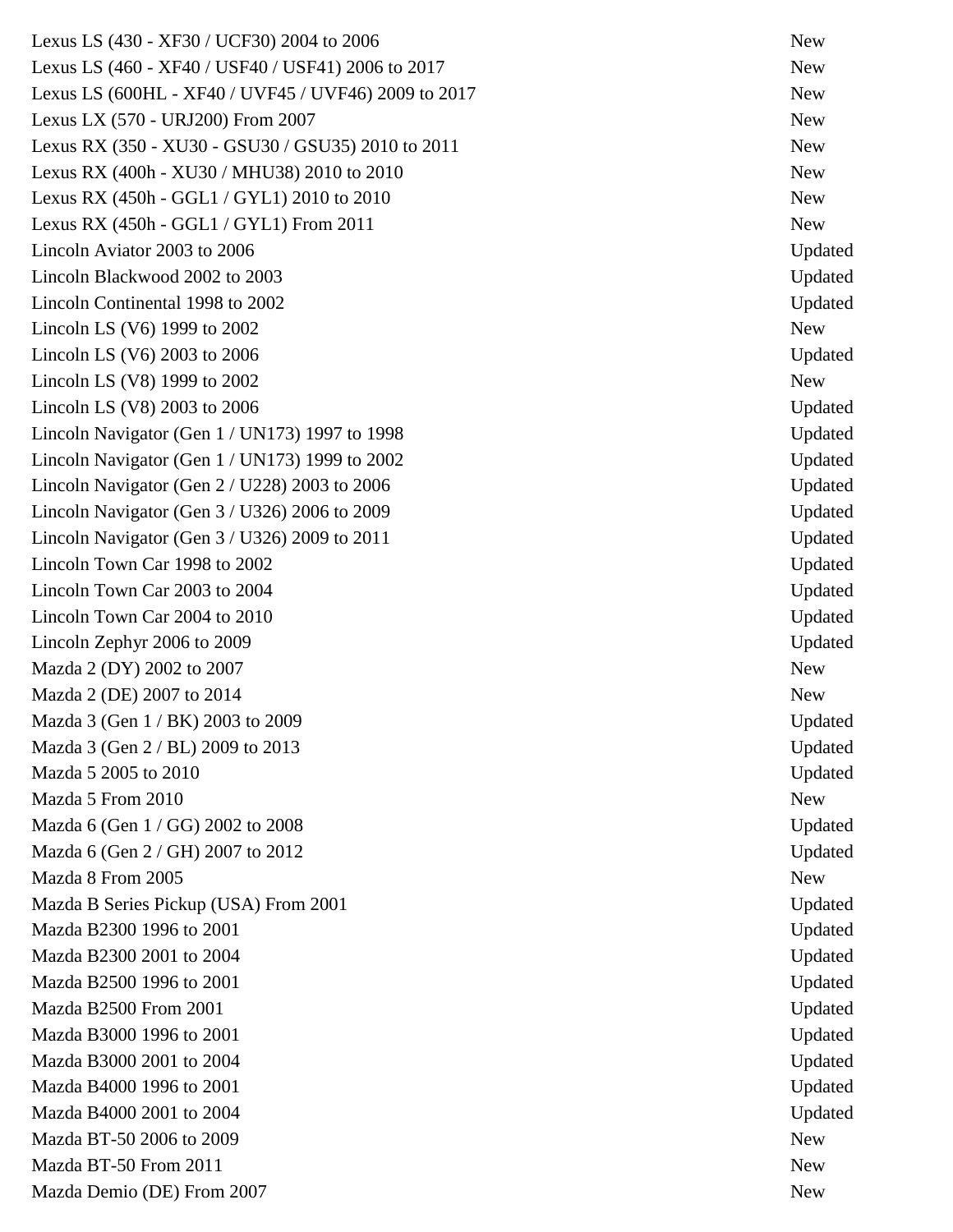Mazda Demio (DW) 1999 to 2002 Mazda Demio (DY) 2002 to 2007 Updated Mazda MX5 (NC) From 2005 Updated Mazda RX8 2004 to 2011 Updated Mazda Tribute (Gen 1) 2001 to 2004 Updated Mazda Tribute (Gen 1) 2005 to 2007 Updated Mazda Tribute (Gen 2) 2008 to 2008 Updated Updated Updated Updated Updated Updated Updated Updated Updated Updated Updated Updated Updated Updated Updated Updated Updated Updated Updated Updated Updated Updated Updated Upd Mazda Tribute (Gen 2) 2009 to 2011 New Mercury Cougar 1999 to 2002 Updated Services and the Updated Updated Updated Updated Updated Updated Updated Updated Updated Updated Updated Updated Updated Updated Updated Updated Updated Updated Updated Updated Updated U Mercury Grand Marquis 1998 to 2002 Updated Mercury Grand Marquis 2003 to 2011 Updated Mercury Marauder 2003 to 2005 Updated Mercury Mariner 2004 to 2007 Updated Mercury Mariner 2007 to 2012 Updated Mercury Milan 2006 to 2011 Updated Mercury Montego 2004 to 2007 Updated Mercury Monterey From 2004 Updated Mercury Mountaineer 1998 to 2001 Updated Mercury Mountaineer 2001 to 2005 Updated Mercury Mystique 1997 to 1998 Updated Mercury Mystique 1998 to 2000 Updated Mercury Sable 1996 to 1997 Updated Mercury Sable 1998 to 1999 Updated Mercury Sable 2000 to 2009 Updated Mini Clubman (MKII / R55) From 2007 Updated Mini Convertible (MK II / R57) From 2009 Updated Mini Hardtop (MK II / R56) From 2006 Updated Mini Hatch (MK II / R56) From 2006 Updated Moto Guzzi Bellagio From 2006 Updated Moto Guzzi Griso From 2006 Updated Moto Guzzi Norge From 2006 Updated Nissan Micra  $(K13)$  2010 to 2016 Opel Frontera 1996 to 1999 New Peugeot 1007 From 2004 New Peugeot 107 2005 to 2014 New Peugeot 407 From 2004 New Peugeot 508 From 2011 New Peugeot Bipper From 2008 New Peugeot Boxer From 2006 New Ram 2500 2008 to 2010 Updated Ram 3500 2008 to 2010 Updated **Updated** Ram Promaster City From 2015 New Ram Promaster From 2013 New Ram Promaster Rapid From 2013 New Range Rover Range Rover Sport 2006 to 2010 New

New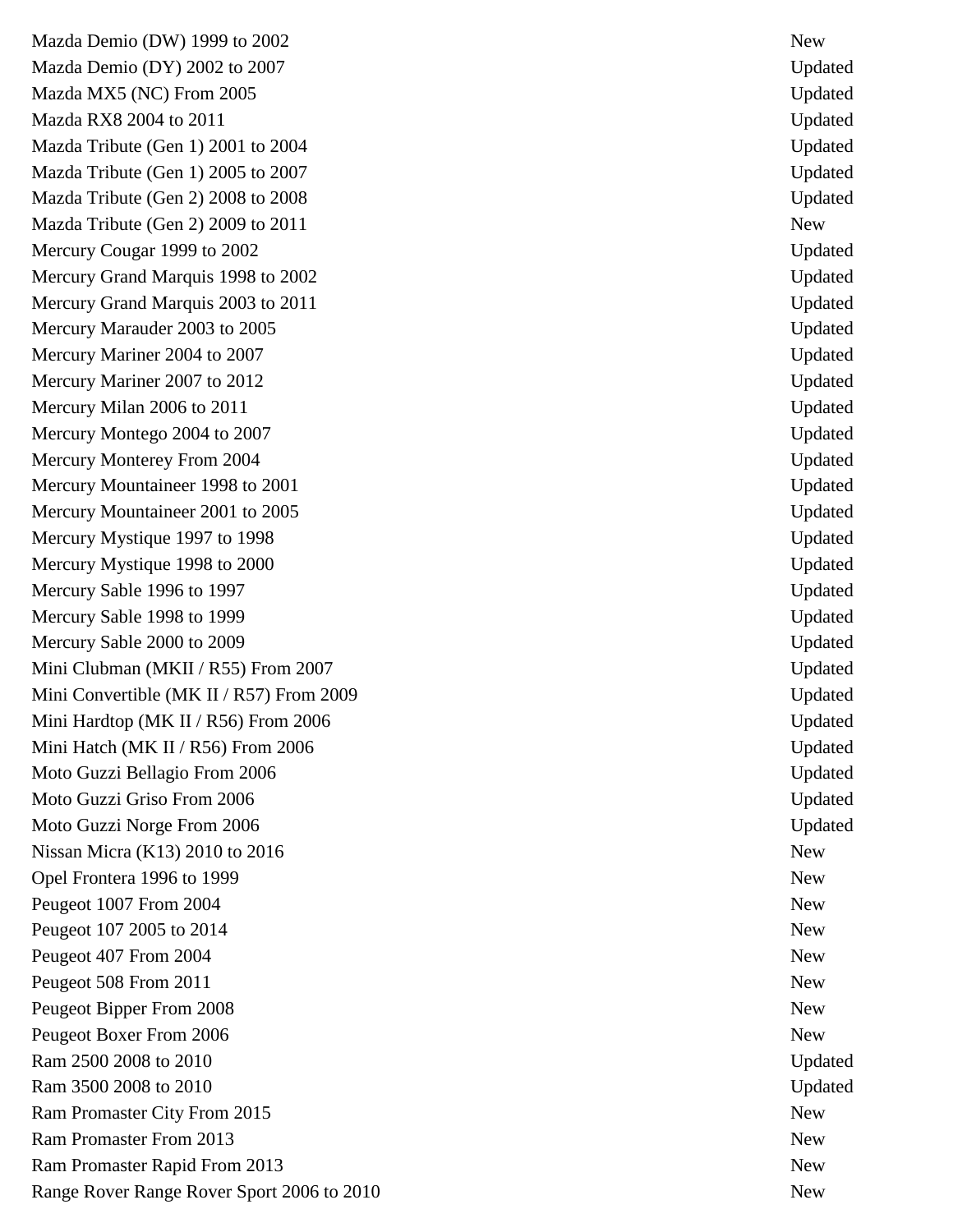Renault Avantime 2001 to 2003 New Service and Service and Service and Service and Service and Service and Service and Service and Service and Service and Service and Service and Service and Service and Service and Service Renault Laguna 1995 to 2000 Saturn Vue 2007 to 2010 Seat Marbella 1997 to 2002 New Seat Marbella 1997 to 2002 Suzuki (Cycles) Bandit From 2006 New Suzuki (Cycles) B-King From 2008 New Suzuki (Cycles) Burgman Scooter From 2003 New Suzuki (Cycles) DL 650A (V-STROM) From 2004 New Suzuki (Cycles) GSF (Bandit) From 2007 New Suzuki (Cycles) GSXR 1000 From 2006 New Suzuki (Cycles) GSXR 1300 From 2008 New Suzuki (Cycles) GSXR 600 From 2006 New Suzuki (Cycles) GSXR 750 From 2006 New Suzuki (Cycles) Hayabusa From 2008 New Suzuki (Cycles) V Strom From 2007 New Suzuki Verona From 2004 New Suzuki Verona From 2004 Suzuki Verona From 2004 New Suzuki Verona From 2004 Toyota Passo (QNC10-AHSDK) 2004 to 2007 Updated Toyota 4Runner (Gen 3 / VZN180L-GKPGKA) 2000 to 2002 Updated Toyota 4Runner (Gen 3 / VZN180L-GKPZKA) 1998 to 2000 Updated Toyota 4Runner (Gen 3 / VZN180L-GKPZKA) 2000 to 2002 Updated Toyota 4Runner (Gen 3 / VZN185L-GKMGKA) 1998 to 2000 Toyota 4Runner (Gen 3 / VZN185L-GKPGKA) 2000 to 2002 Updated Toyota 4Runner (Gen 3 / VZN185L-GKPGKA) 2000 to 2002 Updated Toyota 4Runner (Gen 3 / VZN185L-GKPZKA) 1998 to 2000 Toyota 4Runner (Gen 5 / GRN28) From 2009 New Toyota Aurion (AHV40R-DEXDBQ) From 2009 New Toyota Aurion (GSV40L-JETGKV) 2006 to 2009 New Toyota Aurion (GSV40R-JETGKQ) 2006 to 2009 Toyota Aurion (GSV40R-JETVKQ) 2006 to 2009 New Toyota Auris (Gen  $1/$  E150) 2006 to 2012 New Toyota Auris (Gen 1 / NDE150R-AHFDYW) 2009 to 2012 Updated Toyota Auris (Gen 1 / ZRE151L-AHFDKW) 2009 to 2012 Updated Toyota Auris (Gen 1 / ZRE151L-AHFNKW) 2009 to 2010 Toyota Avalon (GSX30L-AEAPKA) 2005 to 2007 New Toyota Avalon (GSX30L-AEAPKV) 2005 to 2007 New Toyota Avalon (GSX30L-AETPKA) 2007 to 2012 New Toyota Avalon (GSX30L-AETPKV) 2007 to 2012 New Toyota Avalon (MCX10L) 2000 to 2005 Updated Toyota Avalon (MCX10L-AEPGKA) 1997 to 2000 Updated Toyota Avalon (MCX10L-AEPGKK) 1994 to 2000 Updated Toyota Avalon (MCX10L-AEPGKK) 1997 to 1999 Updated Toyota Avalon (MCX10L-AEPNKA) 1994 to 2000 Toyota Avalon (MCX10L-AESGKA) 1997 to 2000 Updated Toyota Avalon (MCX10L-AESNKA) 1997 to 2000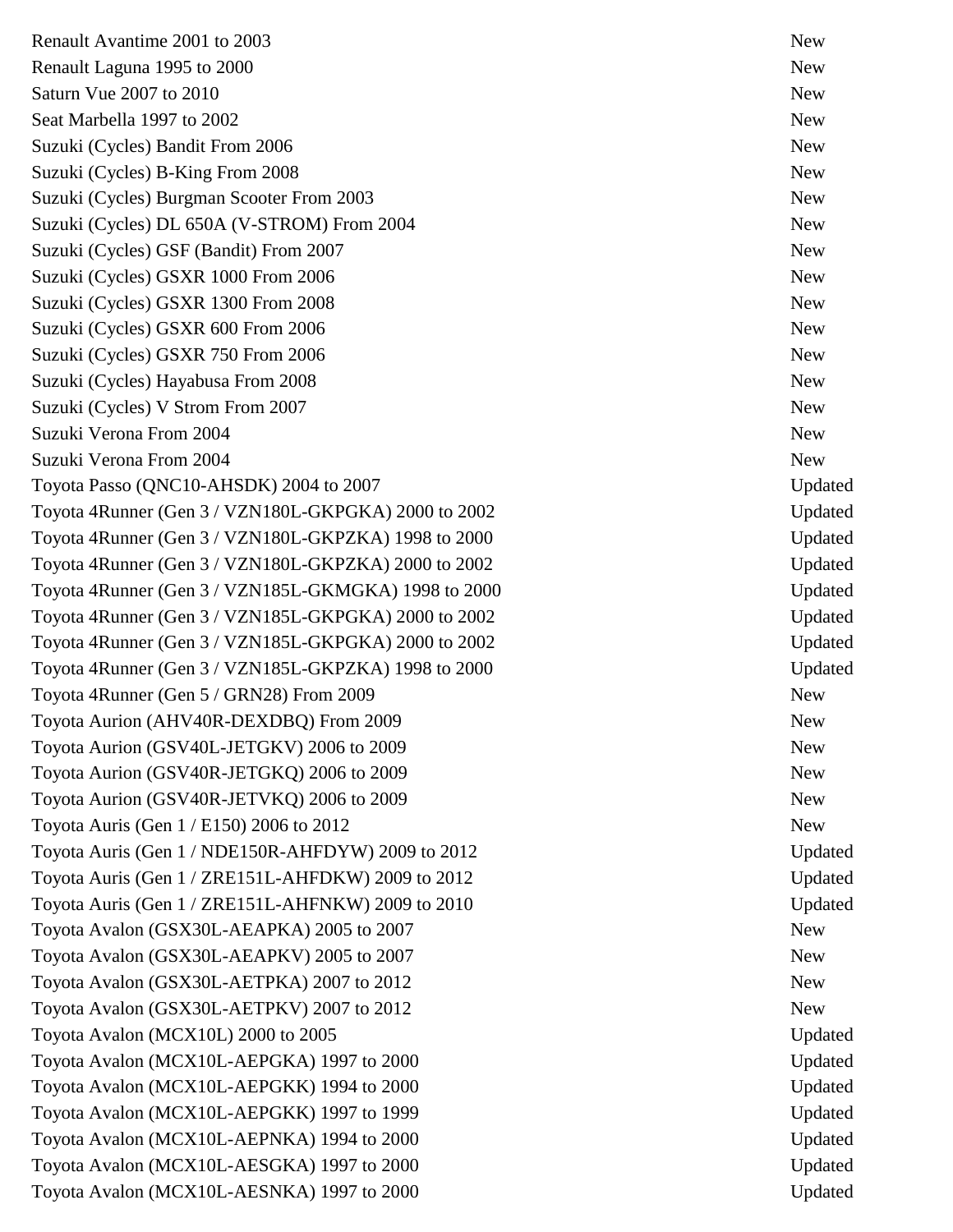Toyota Blade 2006 to 2012 New Toyota Caldina (ST246W-DWPZZ) 2002 to 2007 Toyota Camry (Gen  $7 / ACV40L$ -JEAGKC) 2009 to 2012 Toyota Camry (Gen  $7 / ASV40L$ -AETNKA) 2009 to 2012 Toyota Camry From 2012 New Toyota Carina (Gen  $6/$  T190) 1996 to 1998  $\blacksquare$ Toyota Celica (Gen 6 / T200 - AT200) 1997 to 2000 Toyota Celica (Gen 6 / T200 / ST204) 1997 to 2000 Toyota Corolla (Gen 10 / E140 / E150) From 2007 New Toyota Corolla (Gen 10 / NDE150L -AEFDXW) 2011 to 2013 Updated Toyota Corolla (Gen 10 / NZE141R-AEPDK) 2010 to 2014 Updated Toyota Corolla (Gen 10 / NZE141R -AEPEK) 2010 to 2013 Updated Toyota Corolla (Gen 10 / ZRE141L-AEFDK) 2010 to 2014 Updated Toyota Corolla (Gen 10 / ZRE141L-AEFDKV) 2010 to 2014 Updated Toyota Corolla (Gen 10 / ZRE141L-AEFNK) 2010 to 2014 Updated Toyota Corolla (Gen 10 / ZRE141L-AEPDK) 2010 to 2014 Updated Toyota Corolla (Gen 10 / ZRE141L-AEPDKV) 2010 to 2014 Updated Toyota Corolla (Gen 10 / ZRE141L-AEPNK) 2010 to 2014 Updated Toyota Corolla (Gen 10 / ZRE141R-AEFNK) 2010 to 2014 Updated Toyota Corolla (Gen 10 / ZRE141R-AEPNK) 2010 to 2014 Updated Toyota Corolla (Gen 10 / ZRE142L-AEFDK) 2010 to 2014 Updated Toyota Corolla (Gen 10 / ZRE142L-AEFDKV) 2010 to 2014 Updated Toyota Corolla (Gen 10 / ZRE142L -AEFNK) 2010 to 2014 Updated Toyota Corolla (Gen 10 / ZRE142L-AEFNKV) 2010 to 2011 Updated Toyota Corolla (Gen 10 / ZRE142L-AEPDK) 2010 to 2011 Updated Toyota Corolla (Gen 10 / ZRE142L-AEPDKV) 2010 to 2014 Updated Toyota Corolla (Gen 10 / ZRE142L-AEPNK) 2010 to 2014 Updated Toyota Corolla (Gen 10 / ZRE142L-AEPNKV) 2010 to 2014 Updated Toyota Corolla (Gen 10 / ZRE142R -AEFNK) 2010 to 2014 Updated Toyota Corolla (Gen 10 / ZRE142R -AEPNK) 2010 to 2014 Updated Toyota Corolla (Gen 10 / ZRE151L -AEFDKW) 2010 to 2013 Updated Toyota Corolla (Gen 10 / ZRE152R -AHPDKQ) From 2009 Updated Toyota Corolla (Gen 10 / ZZE142L-AEMDK) 2010 to 2014 Updated Toyota Corolla (Gen 10 / ZZE142L-AEMNK) 2010 to 2011 Updated Toyota Corolla (Gen 10 / ZZE142L-AEPDK) 2010 to 2014 Updated Toyota Corolla (Gen 10 / ZZE142L-AEPNK) 2010 to 2014 Updated Toyota Corolla (Gen10 / E140 / E150) From 2005 New Toyota Estima (Gen 3 / ACR50) From 2006 New Toyota Estima (Gen 3 / GSR50) From 2006 New Toyota E'Z (ZGR20) From 2011 Updated Updated Updated Updated Updated Updated Updated Updated Updated Updated Updated Updated Updated Updated Updated Updated Updated Updated Updated Updated Updated Updated Updated Updated U Toyota Hiace  $(Gen 4 / H100)$  1995 to 1997 Toyota Hiace  $(Gen 4 / H101)$  1997 to 2005 Toyota Hiace (Gen 5 / H200) 2010 to 2013 New Toyota Hiace (Gen 5 / H200) 2010 to 2013 Updated Toyota Hiace (Gen 5 / H200) From 2014 New